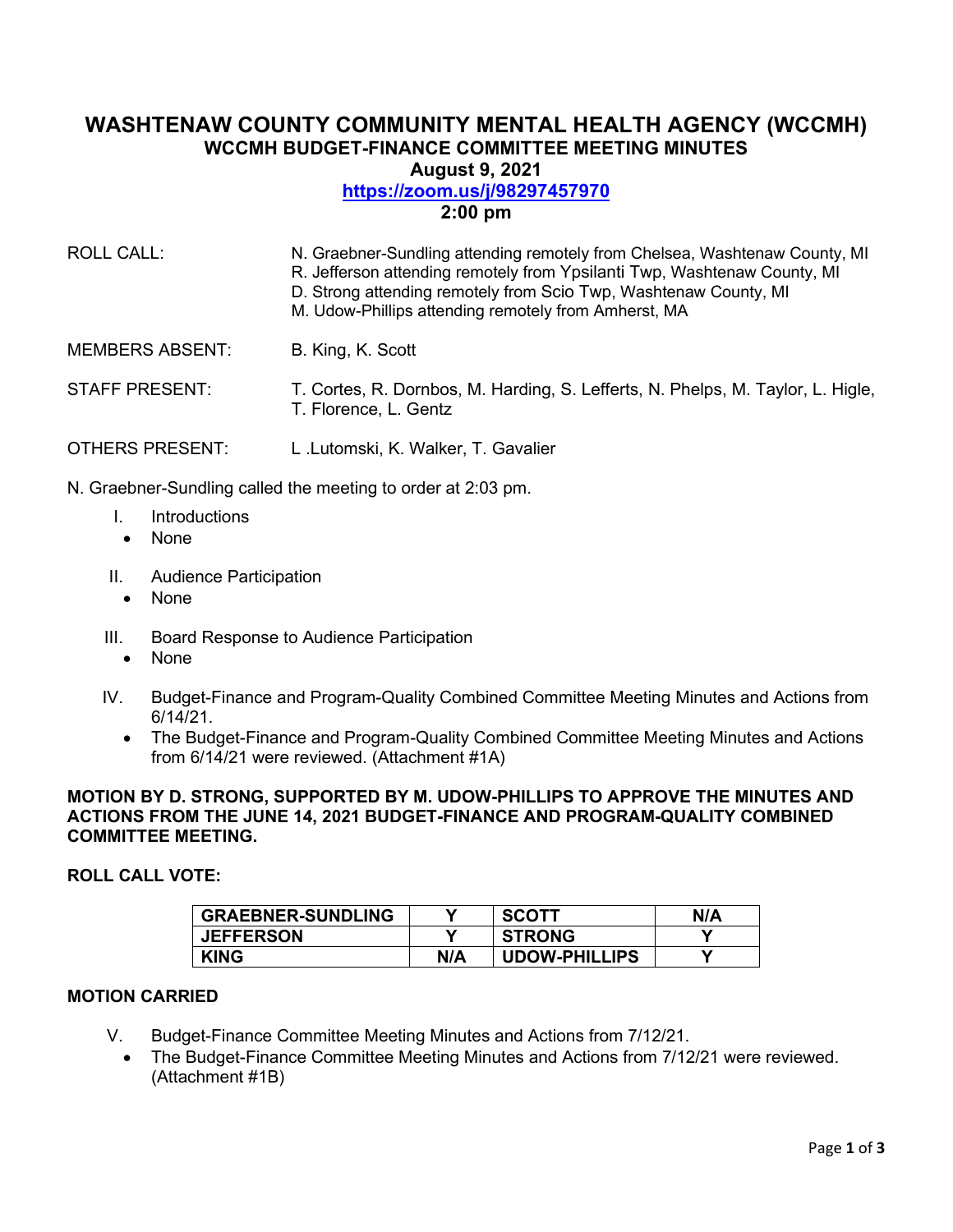**MOTION BY D. STRONG, SUPPORTED BY M. UDOW-PHILLIPS TO APPROVE THE MINUTES AND ACTIONS FROM THE JULY 12, 2021 BUDGET-FINANCE COMMITTEE MEETING.** 

# **ROLL CALL VOTE:**

| <b>GRAEBNER-SUNDLING</b> |     | <b>SCOTT</b>         | N/A |
|--------------------------|-----|----------------------|-----|
| <b>JEFFERSON</b>         |     | <b>STRONG</b>        |     |
| <b>KING</b>              | N/A | <b>UDOW-PHILLIPS</b> |     |

# **MOTION CARRIED**

- VI. Financial Status Reports (Attachment #2)
	- N. Phelps reviewed the Financial Status Report for the month ending June 30, 2021.

### **MOTION BY M. UDOW-PHILLIPS, SUPPORTED BY D. STRONG TO APPROVE THE FINANCIAL STATUS REPORT THROUGH JUNE 30, 2021 AS PRESENTED.**

#### **ROLL CALL VOTE:**

| <b>GRAEBNER-SUNDLING</b> | v   | <b>SCOTT</b>         | N/A |
|--------------------------|-----|----------------------|-----|
| <b>JEFFERSON</b>         | V   | <b>STRONG</b>        |     |
| <b>KING</b>              | N/A | <b>UDOW-PHILLIPS</b> |     |

#### **MOTION CARRIED**

- VII. Contracts and Leases
	- M. Taylor presented the contracts and leases to the committee. (Attachment #3)
	- Christ Centered Homes to provide the Licensed Residential Services for a term of July 6, 2021 through September 30, 2021.

# **MOTION BY M. UDOW-PHILLIPS, SUPPORTED BY D. STRONG TO APPROVE THE CONTRACTS AND LEASES AS PRESENTED.**

# **ROLL CALL VOTE:**

| <b>GRAEBNER-SUNDLING</b> |     | <b>SCOTT</b>         | N/A |
|--------------------------|-----|----------------------|-----|
| <b>JEFFERSON</b>         |     | <b>STRONG</b>        |     |
| <b>KING</b>              | N/A | <b>UDOW-PHILLIPS</b> |     |

#### VIII. Regional Finance Update

- N. Phelps presented the Regional Finance Update to the committee.
- CMS has approved a plan to allow the of use of surplus Medicaid funds to pay down prior year deficits.
- IX. Old Business
	- CCBHC Update
		- o M. Harding and N. Phelps presented an update on the CCBHC.
		- o No rate information has been provided yet and therefore the budget presented at this meeting does not include any CCBHC funding or related expense.